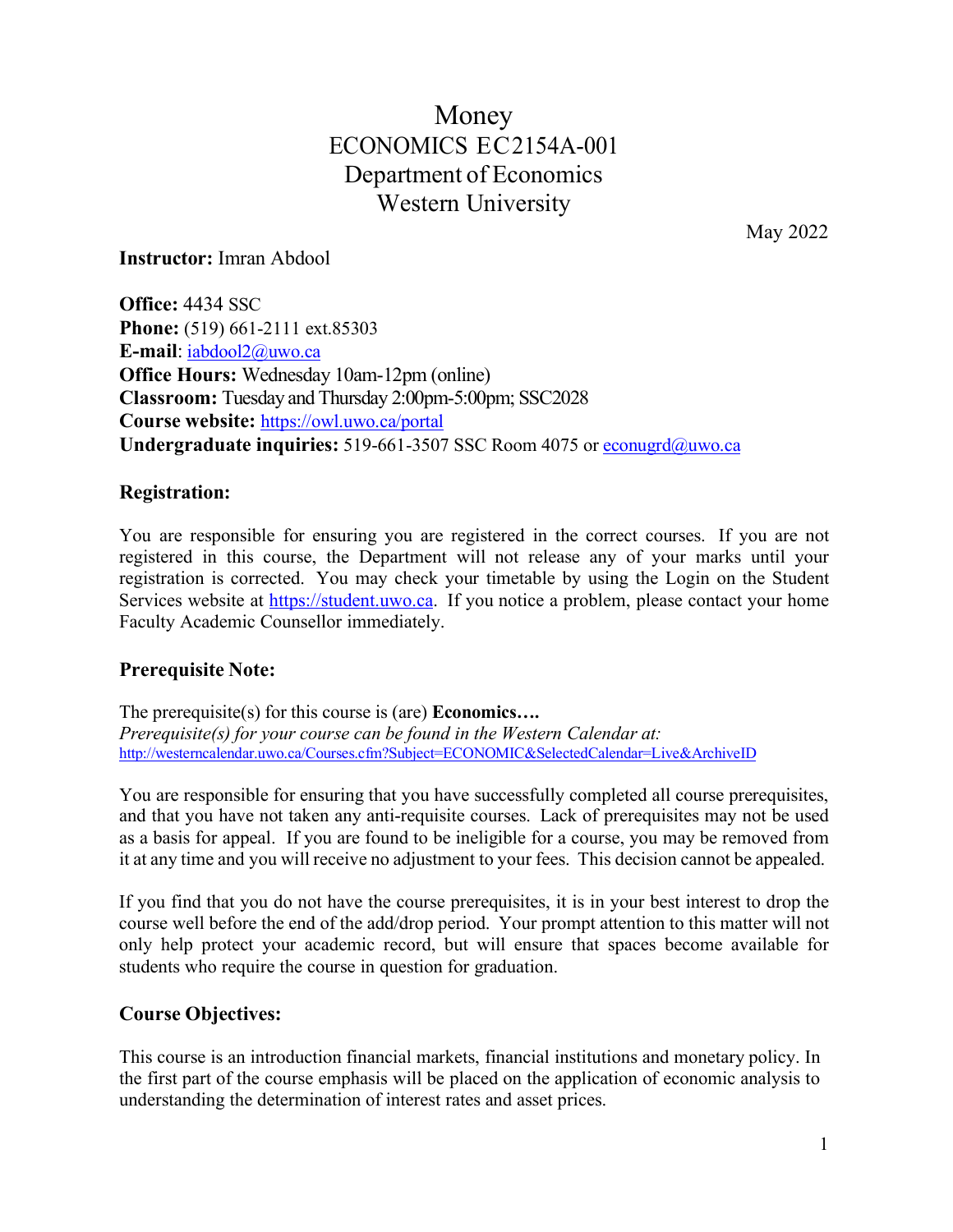The second part of the course will be concerned with central banking, inflation and wider issues currently facing monetary authorities worldwide.

### **Course Learning Outcomes:**

Upon completion of this course students will:

-Understand the basic mechanics of a monetary system

-Be able to understand the communications of central bankers to the public and critically asses them.

-Be able to evaluate the importance of financial institutions in the wider economy.

-Be able to evaluate the linkage between the policies of central banks and financial markets.

-Gain exposure to risk management techniques used by financial institutions.

-Understand the current issues surrounding the regulation of banks.

#### **Textbook(s):**

*The Economics of Money, Banking and Financial Markets*, Misken Frederic and Apostolos Serletis 6th Canadian edition, Addison Wesly, 2016 or the new  $7<sup>th</sup>$  edition.

Your purchase *must* also include access to Pearson's *MyEcon Lab*.

My EconLab will be used for testing. Registration details will be provided on our course OWL site.

### **Grading:**

The distribution of the marks is as follows:

| Midterm I  | 30% |
|------------|-----|
| Midterm II | 30% |
| Final      | 40% |

The midterms are modular and the final is comprehensive. The material for all tests and exams consists of the topics covered in the text (see below), any assigned readings (I often post articles from The Economist, Financial Times, WSJ, etc…) and the material covered in the lectures. Some of the topics covered in the lectures, including problems done in class, may not appear in the text. Students are reminded that *they are responsible for this material*.

The exams must be written on the assigned dates. *Make up exams will not be given.*

*In extraordinary circumstances, which must be supported by verifiable official documentation*, the marks allocated to the missed midterm will be redistributed to the final exam.

#### **Assignments**

There are **no problem sets that are you must hand** in for marks. However, I do problems in class and assign problems from time to time. You are advised to do the problems and, more importantly, understand the meaning of the results and relevance of the problem solving process. Often, but not necessarily, exam questions are loosely based on these examples.

Additional readings/videos may be assigned as the course progresses- **THESE READINGS/VIDEOS ARE SUBJECT TO EXAMINATION.**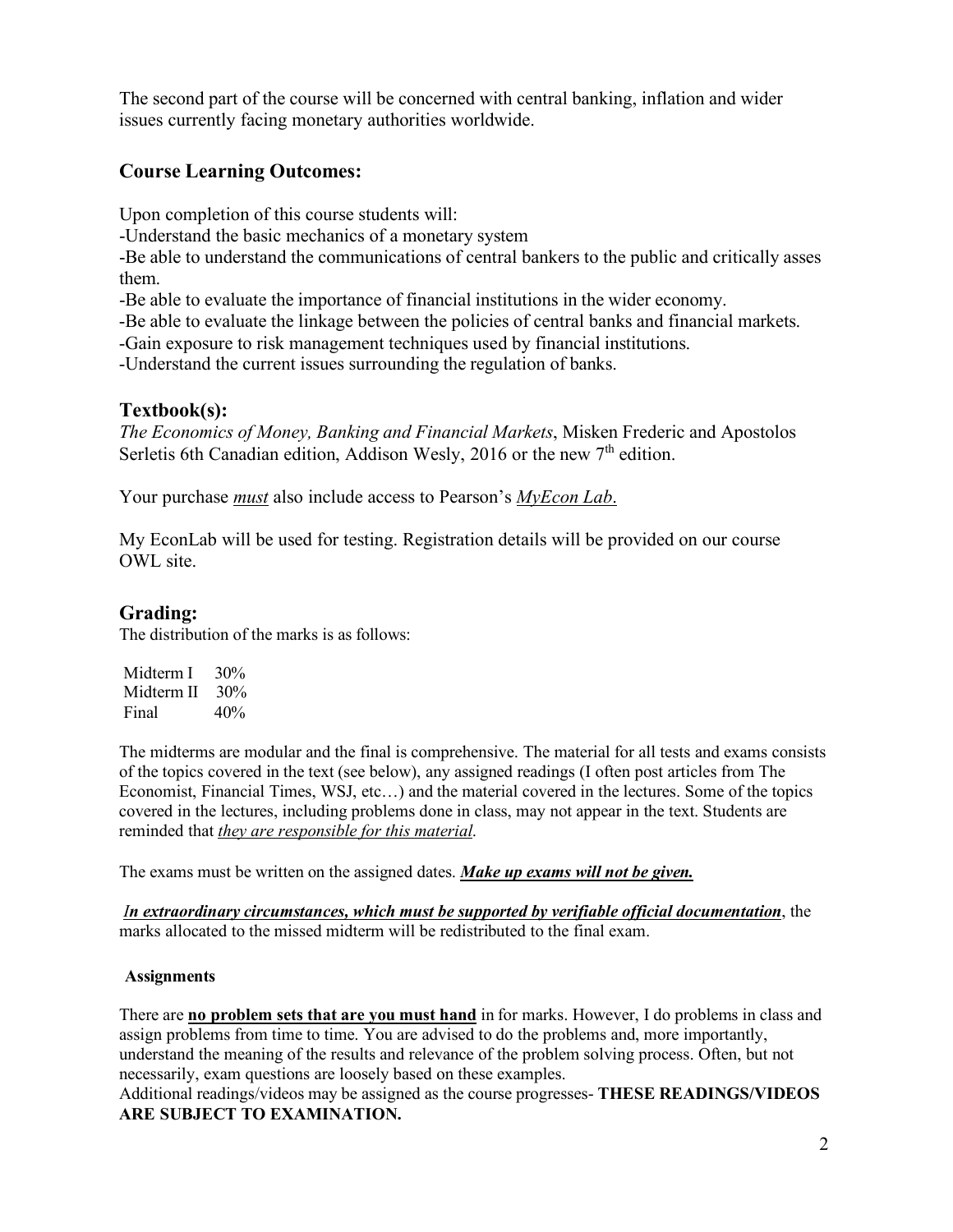#### **Attendance**

The course will be taught entirely in-person All lectures will appear on a weekly basis just as if we were in a classroom. You are expected to **attend** every lecture **in its entirety.** Thus, attendance is mandatory. Not all topics are covered in the textbook and any problems or topics covered in class may form the basis of examination questions.

All announcements concerning the course are announced in-person in class. Absence from class is not an excuse for not knowing about any adjustments to course material or assessments.

#### *Failure to keep up with course changes will not be considered for grade accommodations.*

#### **Important Dates**

| Midterm I  | May 31 |
|------------|--------|
| Midterm II | June 9 |
| Exam       | TBA    |

The dates of the midterm are tentative and must be confirmed by Exam Central. Once this confirmation is received students will be advised of the finalized date. The date and time of the exam is set by the Registrar's Office.

The Midterms and Exams will be multiple-choice and written online via MyEcon Lab. There will also be a short-answer component and you will submit your short answers via our course OWL site. The midterms will be for 2-hours during class time, i.e., 2pm-4pm. More details will be given in-class.

#### **Course Outline**

PLEASE NOTE ----the following list of topics and chapters is **tentative.** Deletions and additions, as well as the sequence of topics, may change as the course progresses. It is incumbent on course participants to be aware of these changes. Absence from class will not be accepted as an excuse for not knowing about any changes.

| Date              | Topic                           | Chapters            |
|-------------------|---------------------------------|---------------------|
| May 17 & 19       | Introduction                    | 2 & 3               |
|                   | Money definitions and functions |                     |
| May 24 & 26       | Behavior of Interest rates      | 4,5 and class notes |
|                   | *Duration (introduction)        |                     |
| May 31 $&$ June 2 | Midterm 1 (May 31)              | 6 & 7               |
|                   | Term structure and Yield Curve  |                     |
| June $7 & 9$      | <b>Stock Markets</b>            |                     |
|                   | <b>Financial Institutions</b>   | 8,9 and 10          |
|                   | Midterm II (June 9)             |                     |
| June 14 & 16      | Risk Management                 | 12 and 13           |
|                   | Central Banking                 | 14 and 15           |
|                   | Monetary Policy                 | 16 and 17           |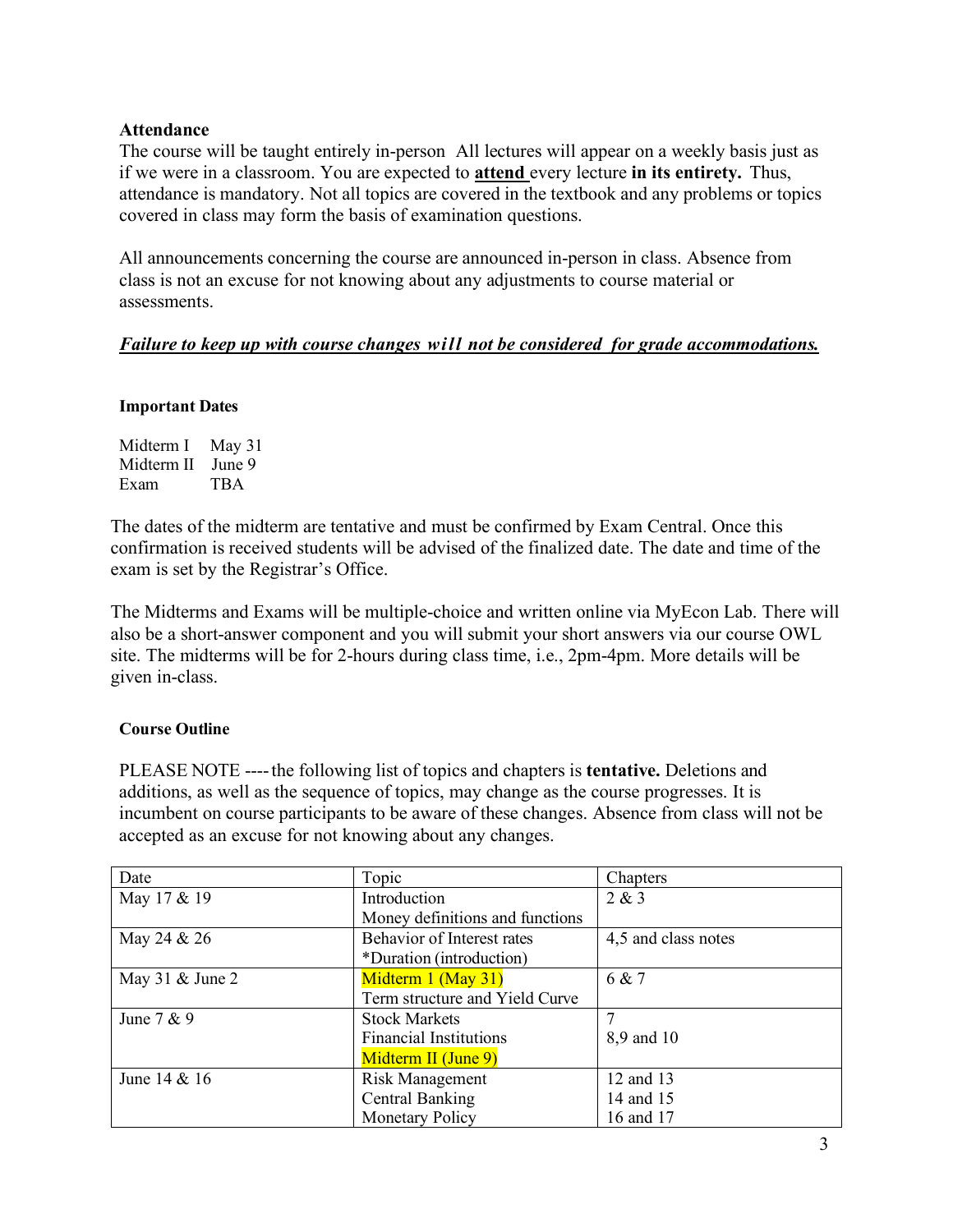| $\sim$ $\sim$<br>'une<br>ano | --<br>$-24$<br>---------<br>$\bf{W}$<br>ли.<br>. | ′⊿<br>$\sim$<br>∠∪<br>-<br>. .<br>___<br>__ |
|------------------------------|--------------------------------------------------|---------------------------------------------|

\* This topic may be taught out of sequence.

**N.B.** This course is subject to **course grade adjustments**. This is a **departmental policy NOT the policy of the professor.** The professor has NO control over this policy. Adjustments are made to maintain the value of your degree. Your grade made be adjusted **up or down**. These adjustments will normally be made at the end of the semester after all grades have been processed. Students who are opposed to this **policy should not take this course.**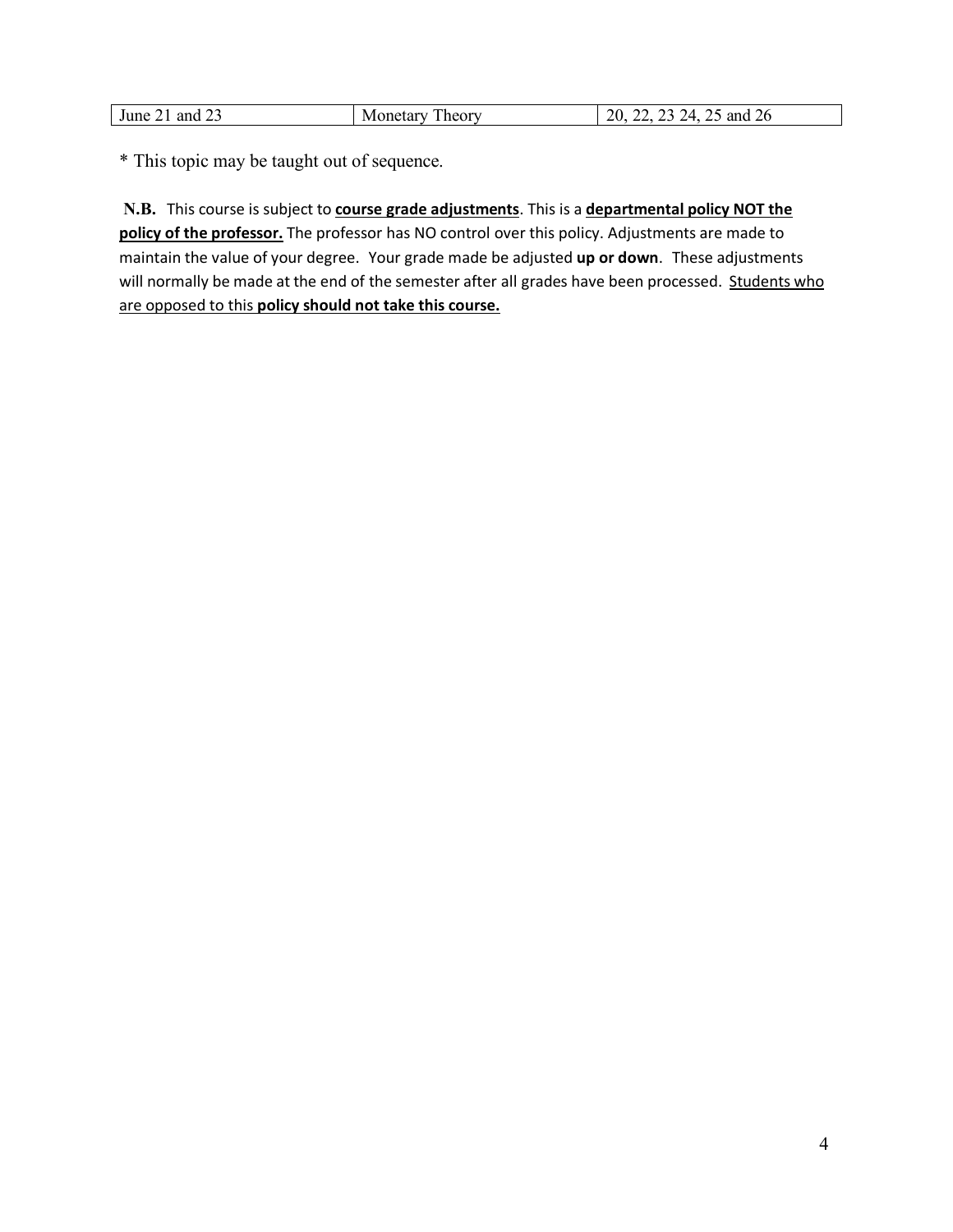#### **Please Note Department & University Policies for Summer 2022**

The University expects all students to take responsibility for their own Academic Programs. Students should also check their registration to ensure they are enrolled in the correct courses.

- 1. **Guidelines, policies, and your academic rights and responsibilities** are posted online in the current Western Academic Calendar at: [http://westerncalendar.uwo.ca.](http://westerncalendar.uwo.ca/) Claiming that "you didn't know what to do" is not an acceptable excuse for not following the stated policies and procedures.
- 2. Students must familiarize themselves with the **"Rules of Conduct for Examinations"** [http://www.uwo.ca/univsec/pdf/academic\\_policies/exam/administration.pdf.](http://www.uwo.ca/univsec/pdf/academic_policies/exam/administration.pdf)
- 3. **Cheating as an academic offence:** Students are responsible for understanding what it means to "cheat." The Department of Economics treats cheating incidents very seriously and will investigate any suspect behavior. Students found guilty will incur penalties that could include a failing grade or being barred from future registration in other Economics courses or programs. The University may impose further penalties such as suspension or expulsion.
- 4. **Plagiarism:** Students must write their essays and assignments in their own words. When taking an idea/passage from another author, it must be acknowledged with quotation marks where appropriate and referenced with footnotes or citations. Plagiarism is an academic offence (see Scholastic Discipline for Undergraduate Students in the Western Calendar at [http://westerncalendar.uwo.ca/PolicyPages.cfm?Command=showCategory&PolicyCategoryID=1&Se](http://westerncalendar.uwo.ca/PolicyPages.cfm?Command=showCategory&PolicyCategoryID=1&SelectedCalendar=Live&ArchiveID=#Page_20) [lectedCalendar=Live&ArchiveID=#Page\\_20\)](http://westerncalendar.uwo.ca/PolicyPages.cfm?Command=showCategory&PolicyCategoryID=1&SelectedCalendar=Live&ArchiveID=#Page_20).

Western University uses software to check for plagiarism and students may be required to electronically submit their work. Those found guilty will be penalized as noted in point 3.

- 5. It is a Department of Economics policy that **NO** assignments be dated, stamped or accepted by staff. Students must submit assignments to the instructor.
- 6. **Appeals**: University policies and procedures for appealing a mark can be found in the Student Academic Appeals section in the current Western Academic Calendar at: [http://westerncalendar.uwo.ca/PolicyPages.cfm?Command=showCategory&PolicyCategoryID=1&Se](http://westerncalendar.uwo.ca/PolicyPages.cfm?Command=showCategory&PolicyCategoryID=1&SelectedCalendar=Live&ArchiveID=#Page_14) [lectedCalendar=Live&ArchiveID=#Page\\_14.](http://westerncalendar.uwo.ca/PolicyPages.cfm?Command=showCategory&PolicyCategoryID=1&SelectedCalendar=Live&ArchiveID=#Page_14) **Please note the relevant deadlines.**

Department of Economics procedures for appealing a mark can be found here: [https://economics.uwo.ca/undergraduate/program\\_counselling/responsibilities\\_policies.html#appeals.](https://economics.uwo.ca/undergraduate/program_counselling/responsibilities_policies.html#appeals) The Department will not consider an appeal unless an attempt has been made to settle the matter with the instructor first. Students who remain dissatisfied with the outcome may proceed to submit an appeal to [econugrd@uwo.ca.](mailto:econugrd@uwo.ca) Please follow the instructions and use the appeal form shown in the above link.

- 7. **Systematic adjustments of a class grade distribution** (either up or down) can occur in Economics courses. The fact that grades have been adjusted is **not** grounds for an appeal.
- 8. Note the following **add and drop deadlines**:

| Deadline to add an intersession course:  | Tuesday May 17, 2022 |
|------------------------------------------|----------------------|
| Deadline to drop an intersession course: | Monday June 6, 2022  |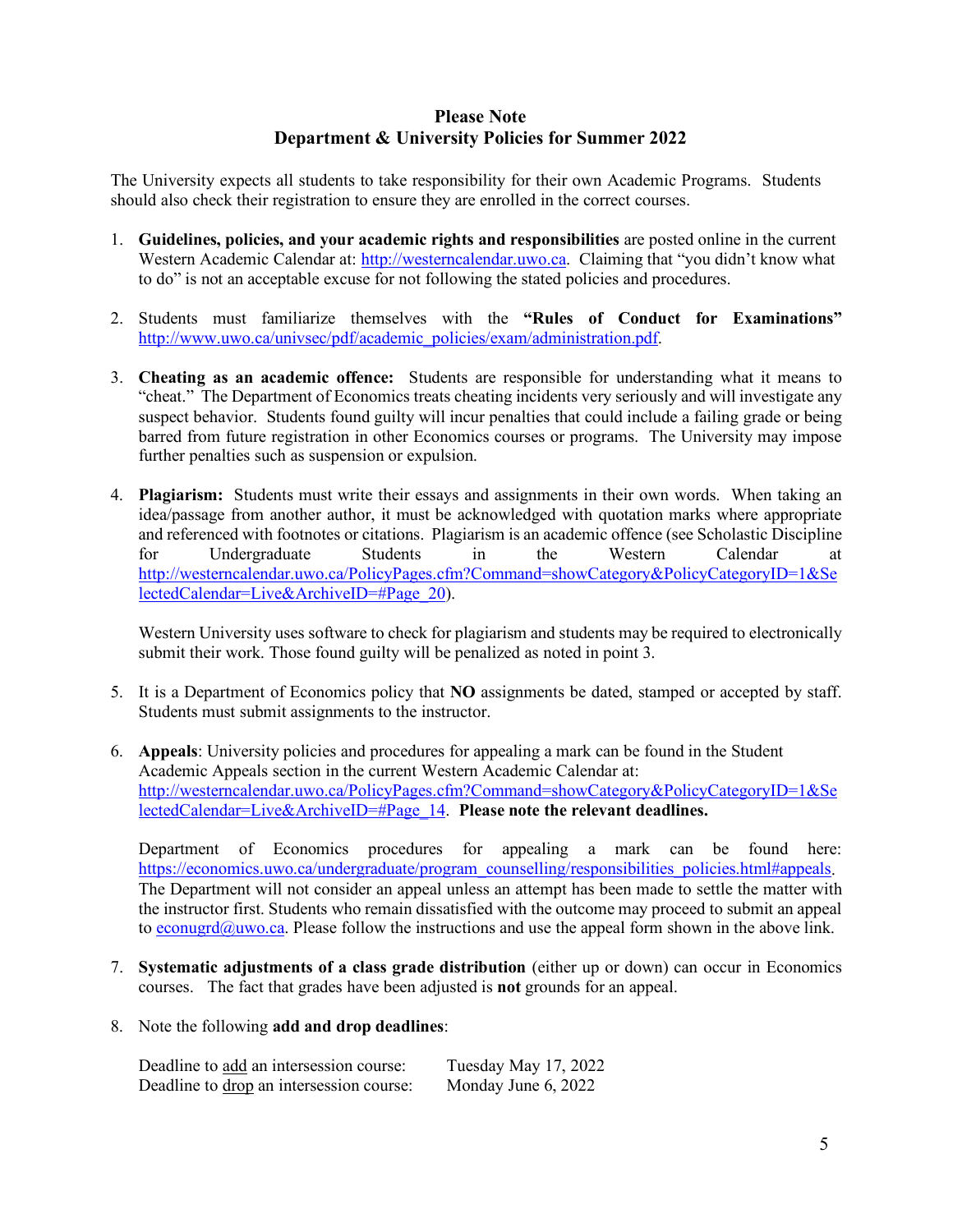#### **Policy Regarding Makeup Tests and Final Examinations**

Faculty of Social Science policy states that oversleeping or misreading an exam schedule is NOT grounds for a makeup. This rule applies to midterm and final exams in the Department of Economics.

#### **Policies Regarding Academic Accommodation**

- The Faculty of Social Science's policies on academic accommodation are found at [https://counselling.ssc.uwo.ca/procedures/academic\\_consideration.html](https://counselling.ssc.uwo.ca/procedures/academic_consideration.html)
- **Accommodation for Students with Disabilities:** Students with disabilities or accessibility challenges should work with Accessible Education (formerly SSD, see http://academicsupport.uwo.ca/accessible education/index.html), which provides recommendations for accommodation based on medical documentation or psychological and cognitive testing. The accommodation policy can be found here: **Academic** [Accommodation for Students with Disabilities.](https://www.uwo.ca/univsec/pdf/academic_policies/appeals/Academic%20Accommodation_disabilities.pdf)
- **Rewriting Exams and Retroactive Reweighting are NOT Permitted:** Students who proceed to write a test or examination must be prepared to accept the mark. Rewriting tests or examinations, or retroactive reweighting of marks, is **not** permitted. Self-Reported Absences cannot be used once a student has proceeded to start to write a test or exam.
- **Self-Reported Absences:** Students will have one opportunity during summer term to receive academic consideration if they self-report a missed assessment using the online selfreported absence portal, provided the following conditions are met: the assessment is missed due to an absence of no more than 48 hours in duration, and the assessment for which consideration is being sought is worth 30% or less of the student's final grade. Students are expected to contact their instructors within 24 hours of the end of the period of the selfreported absence, unless noted otherwise on the syllabus. Students are not able to use the self-reporting option in the following circumstances:
	- for exams scheduled by the Office of the Registrar (e.g., final exams)
	- absence of a duration greater than 48 hours
	- assessments worth more than 30% of the student's final grade
	- if the student has opened or started the test or exam
	- if a student has already used the self-reporting portal twice during the fall/winter terms

If the conditions for a Self-Reported Absence are *not* met, students will need to provide a Student Medical Certificate (SMC) if the absence is medical or provide appropriate documentation if there are compassionate grounds for the absence in question. Students are encouraged to contact their Faculty academic counselling office for more information about the relevant documentation. It is strongly recommended that students notify the instructor as soon as possible, ideally before the assessment, when they become aware of an absence. University policy is that students must communicate with their instructors no later than 24 hours after the end of the period covered by the SMC or immediately upon their return from their documented absence. Failure to follow University policy and procedures may result in denial of academic accommodation and a grade of zero.